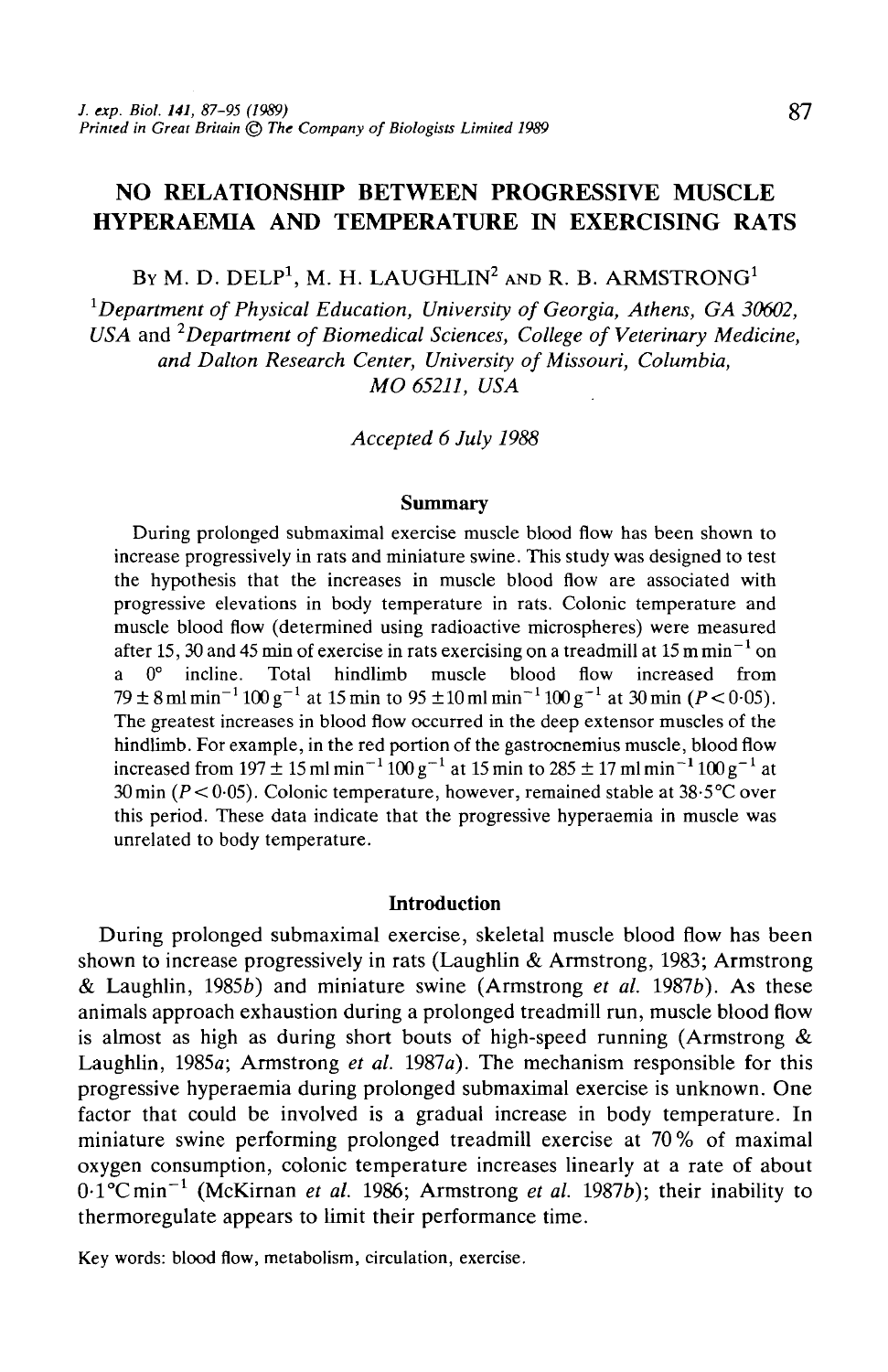## 88 M. D. Delp, M. H. Laughlin and R. B. Armstrong

There are several reasons for suspecting that an increase in muscle blood flow might be related to elevations in body temperature. First, an increase in temperature increases the temperature coefficient  $(O_{10})$  and, hence, the metabolic rate of the skeletal muscle (Edwards *et al.* 1972; Rome & Kushmerick, 1983). Presumably this would promote the release of vasodilatory metabolites. Second, an elevation in temperature promotes the deactivation of norepinephrine (Rogers *et al.* 1965; Knight & McGregor, 1974) and/or inhibits the release of catecholamines (Lindman & Loffelholz, 1972), both of which would have the effect of decreasing sympathetic vasoconstriction in the affected tissues. Finally, an increase in temperature decreases the contractile activity of the vascular smooth muscle by (a) decreasing the sensitivity of the cell membrane to vasoconstrictor agonists (Peiper *et al.* 1971; Vanhoutte, 1980), (b) augmenting vasodilatation due to an enhanced  $\text{Na}^+/ \text{K}^+$  exchange between the smooth muscle cell and the extracellular space (Jones & Karreman, 1969; Friedman *et al.* 1973), and/or (c) increasing the efflux of sarcoplasmic  $Ca^{2+}$  to the extracellular space (Somlyo *et al.* 1971; Vanhoutte, 1980). There is therefore evidence in the literature that progressive elevations in temperature could affect progressive hyperaemia in the muscles.

Although increasing temperatures have been observed in pigs during prolonged exercise (Armstrong *et al.* 19876), it is not known if rats experience progressive hyperthermia under the exercise conditions employed in the blood flow experiments. The first step in testing the hypothesis that the blood flow changes in the muscles are caused by increases in temperature was to determine whether temperature increases in rats during the period of increasing muscle hyperaemia.

Therefore, the purpose of the present study was to determine if increases in muscle blood flow during prolonged, low-intensity treadmill exercise in rats are associated with an increase in core temperature.

#### Materials and methods

## *Animal care and training*

Seven male Sprague-Dawley rats weighing 400-575g were used. The animals were obtained at 250–350 g, and were taught to fast-walk on a motor-driven treadmill for 2-4 weeks prior to the experiment. During this period each rat walked at 15 m min<sup>-1</sup> on the treadmill for 10-15 min per day for 5 days per week. They were housed 2-4 to a cage, fed rat chow and watered *ad libitum,* and maintained at  $23 \pm 2$ °C with 12 h of light per day.

### *Experimental protocol*

Following the treadmill training period described above, the rats fast-walked on the treadmill at 15 m min<sup>-1</sup> for 80 min or until they could not maintain the pace. No electrical stimulation was used. Six of the rats continued for 80 min; all the animals walked for at least 45 min. Colonic temperatures were monitored continuously during the exercise bout with a Gould temperature probe and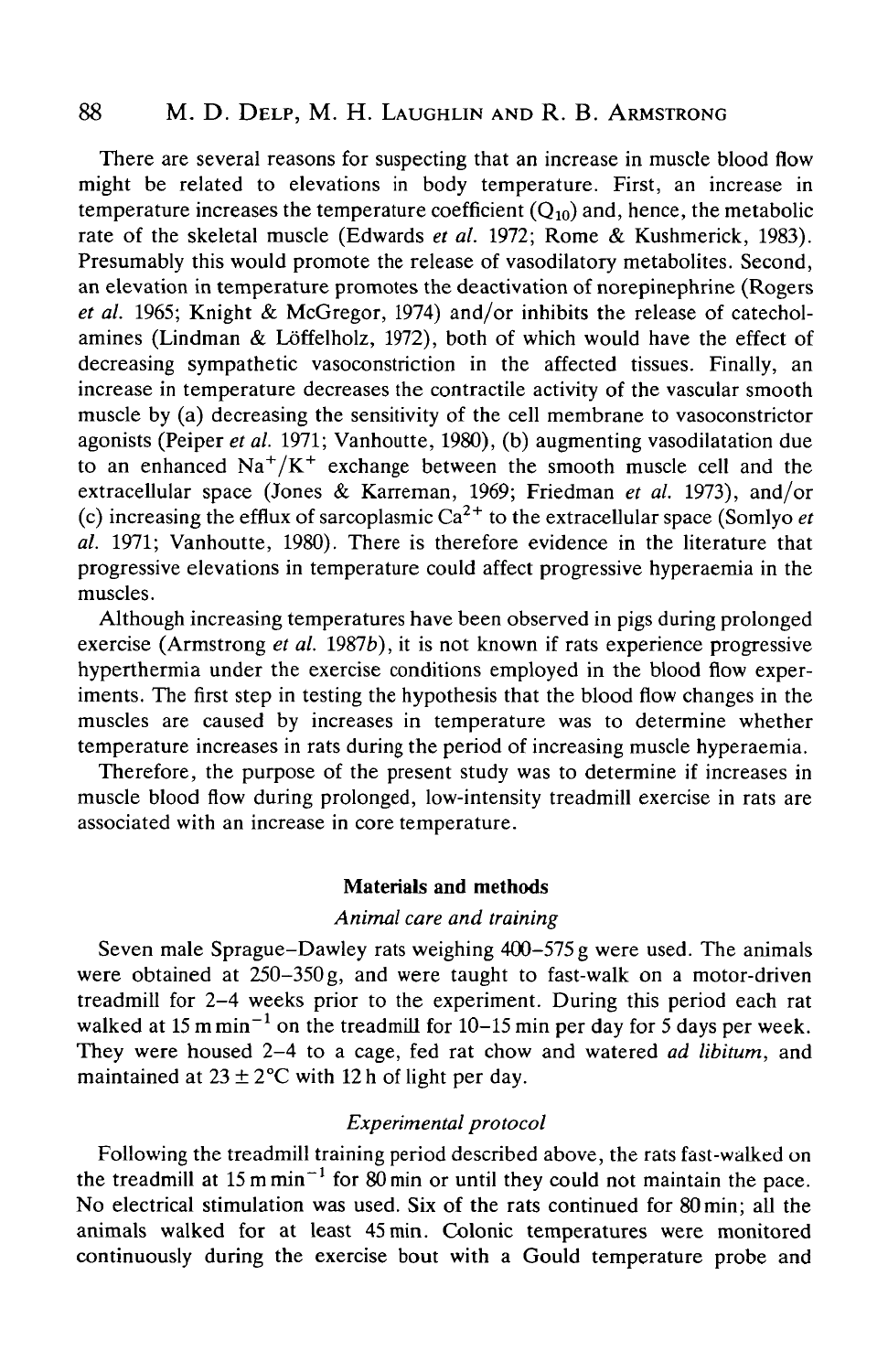recorder. This initial (pre-surgery) exercise bout was performed to act as a control for the potential effects of the subsequent surgery on colonic temperature in the actual experiment (see below). 4-6 days after the prolonged walk, catheters were implanted surgically for subsequent blood flow measurements with microspheres. Two days after surgery, the animals again performed prolonged treadmill walking at 15 m min<sup>-1</sup> for 45-60 min. Colonic temperature, heart rate and mean arterial pressure were continuously monitored throughout the exercise, and radiolabelled microspheres were used to measure muscle blood flows after 15, 30 and 45 min of exercise. These times were chosen because previous work (Laughlin & Armstrong, 1983) indicated this period to be when the greatest increases in muscle blood flow occur during low-intensity exercise.

#### *Surgical procedures*

Catheters were implanted for blood flow measurements as described previously (Laughlin *et al.* 1982). In each rat one silastic catheter (i.d. 0-6mm, o.d. 1-Omm) was placed in the ascending aorta *via* the right carotid artery and another in the descending aorta *via* the left renal artery while the rats were under sodium pentobarbital anaesthesia (initial dose of  $35 \text{ mg kg}^{-1}$ , intraperitoneally). The catheters were externalized in the midscapular region, and filled with a heparinized (500 units ml $^{-1}$ ) glucose (50 %) solution. The rats were allowed to recover for 2 days before the experiment.

#### *Blood flow measurements*

Procedures for blood flow measurement have been described previously (Laughlin *et al.* 1982). Radiolabelled 15  $\mu$ m microspheres (New England Nuclear) tagged with <sup>46</sup>Sc, <sup>57</sup>Co, <sup>85</sup>Sr or <sup>113</sup>Sn were used. Blood flows were measured after 15, 30 and 45 min of exercise in each rat by using three separate microsphere infusions, each with a different isotope. Each infusion consisted of  $5\times10^5$  spheres suspended in  $0.1$  ml of saline with  $0.1\%$  Tween 80, followed by 1 ml of warm saline. The microspheres were delivered through the carotid catheter while a reference sample was being withdrawn at a known rate from the renal catheter. The sphere infusions occurred over about 20 s while the animal continued walking.

Following the exercise bout, the rats were anaesthetized with sodium pentobarbital and decapitated. Hindlimb muscle and other tissue samples were dissected free, weighed and counted in a Packard 5780 gamma counter, and blood flows were calculated from the counts min<sup>-1</sup> and tissue sample masses (Laughlin *et al.* 1982).

#### *Haemodynamic measurements*

Heart rate and mean arterial pressure were monitored during exercise from the carotid catheter with an Ailtech pressure transducer and a Gould 2800 recorder. Systolic and diastolic pressures were not analysed because of the damping effect of the long, small-bore catheters.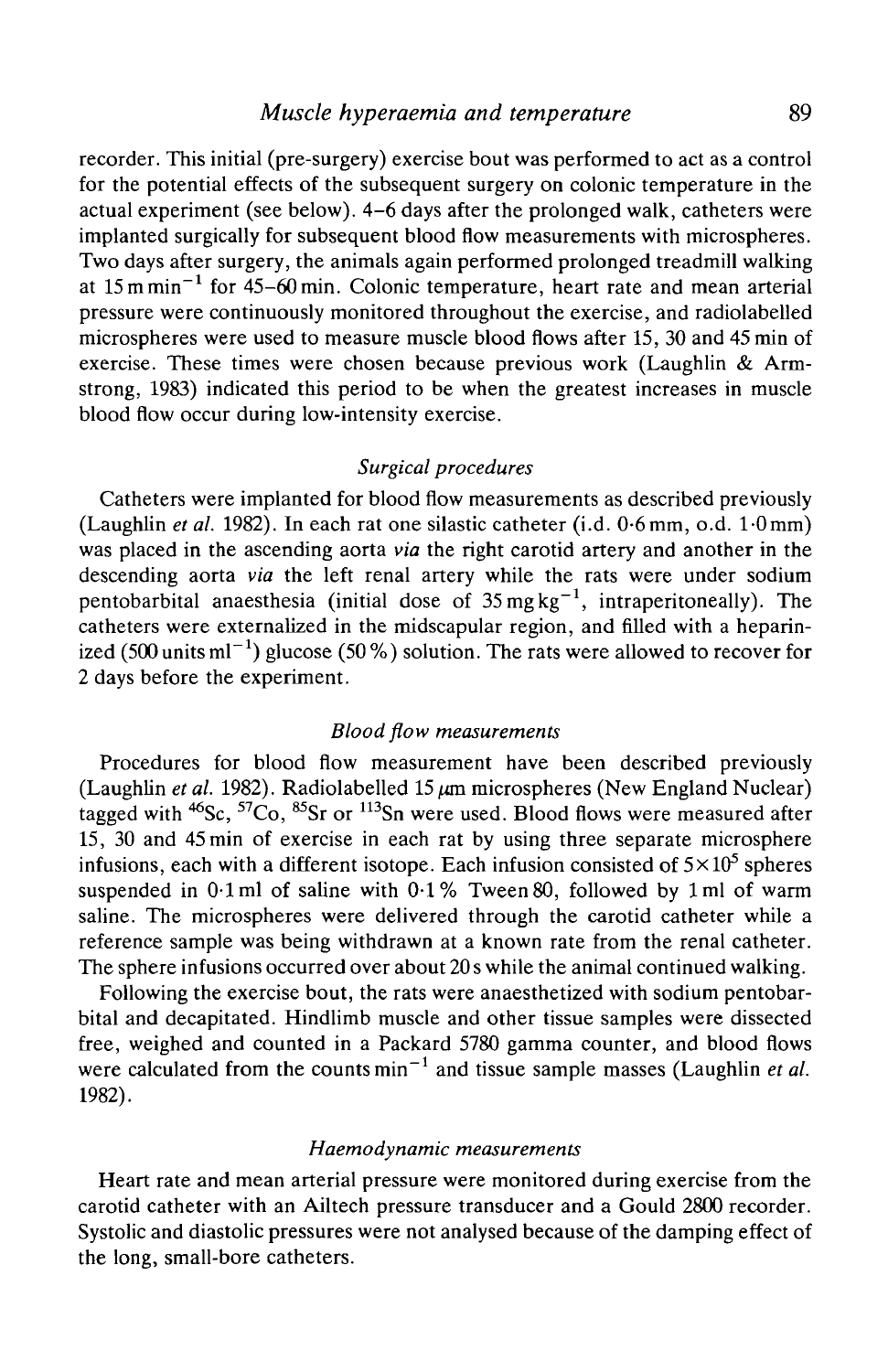|                        |                                         |               | . .                       | ີ                          |
|------------------------|-----------------------------------------|---------------|---------------------------|----------------------------|
| Exercise time<br>(min) | <b>HR</b><br>(beats min <sup>-1</sup> ) | Рa<br>(mmHg)  | Pre-surgery $T_c$<br>(°C) | Post-surgery $T_c$<br>(°C) |
| $\theta$               | $418 \pm 28$ **                         | $114 \pm 3$   | $37.9 \pm 0.3$ **         | $37.8 \pm 0.4$ **          |
| 10                     | $439 \pm 12$                            | $107 + 4$ *** | $38.8 \pm 0.1*$           | $38.4 \pm 0.3*$            |
| 20                     | $454 \pm 14$                            | $111 \pm 4$   | $39.1 \pm 0.2$ *          | $38.5 \pm 0.3*$            |
| 30                     | $449 \pm 11$                            | $109 + 4$ **  | $39.1 \pm 0.2$ *          | $38.5 \pm 0.4*$            |
| 40                     | $467 \pm 24$                            | $111 \pm 4$   | $39.1 \pm 0.2$ *          | $38.6 \pm 0.4*$            |
| 50                     | $487 \pm 36*$                           | $115 \pm 12$  | $39.1 \pm 0.2*$           | $38.7 \pm 1.0*$            |

Table 1. Heart rates (HR), mean arterial pressures ( $\bar{P}a$ ), and pre- and post-surgical *colonic temperatures (T<sub>c</sub>) of seven rats during treadmill walking at 15 mmin*<sup> $-1$ </sup>

Values are means  $\pm$  S.E.M.

\* Exercise value different from pre-exercise value ( $P < 0.05$ ); \*\* value different from the 50 min value *(P<* 0-05).

#### *Data analysis*

A one-way analysis of variance with repeated measures was used to compare blood flows within muscles or tissues across conditions (exercise times) and to compare heart rates, blood pressures and colonic temperatures across conditions (exercise times). Duncan's new multiple-range test, in turn, was used to determine differences among treatment means. A paired *t*-test was used to compare pre- and post-surgery colonic temperatures. For all analyses the 0-05 level was chosen for statistical significance.

#### **Results**

Pre-exercise heart rate (HR) was 418  $\pm$  28 (s.e.m.) beats min<sup>-1</sup> (Table 1). There was no change in HR during exercise, except at 50 min when HR increased to  $487 \pm 36$  beats min<sup>-1</sup>. Mean arterial pressure (Pa) decreased from  $114 \pm 3$  mmHg  $(1 mmHg = 133.3 Pa)$  at pre-exercise to  $107 \pm 4 mmHg$  at 10 min of exercise (Table 1). At no other time did  $\bar{P}a$  differ from that before exercise.  $\bar{P}a$  at 50 min of exercise was  $115 \pm 12$  mmHg, an increase above that at 10 and 30 min of exercise.

The pattern of blood flow changes in the total hindlimb musculature, as determined from the mass-average of the 32 muscles that were sampled, was for blood flow to increase from  $79 \pm 8 \,\text{ml} \,\text{min}^{-1} 100 \,\text{g}^{-1}$  at 15 min to  $95 \pm 10 \,\text{ml}$  $\text{min}^{-1} 100 \text{ g}^{-1}$  at 30 min of exercise (Table 2). At 45 min of exercise, blood flow declined to  $86 \pm 10$  ml min<sup>-1</sup>  $100 g^{-1}$ . Several muscles did not show this pattern, including the white muscles [fast-twitch glycolytic (FG) fibre populations] that had uniformly low blood flow throughout the exercise period. Representative data are presented in Table 2 for the ankle extensor muscles. Individual data for all 32 muscles are not given because of their similarity to previously published values (Laughlin & Armstrong, 1983). The decline in muscle blood flows between 30 and 45 min may be attributed to the fact that most of the rats were beginning to lose pace by 45 min into the exercise bout. Thus, the period in which the greatest increases in muscle blood flow occurred was from 15 to 30 min of exercise.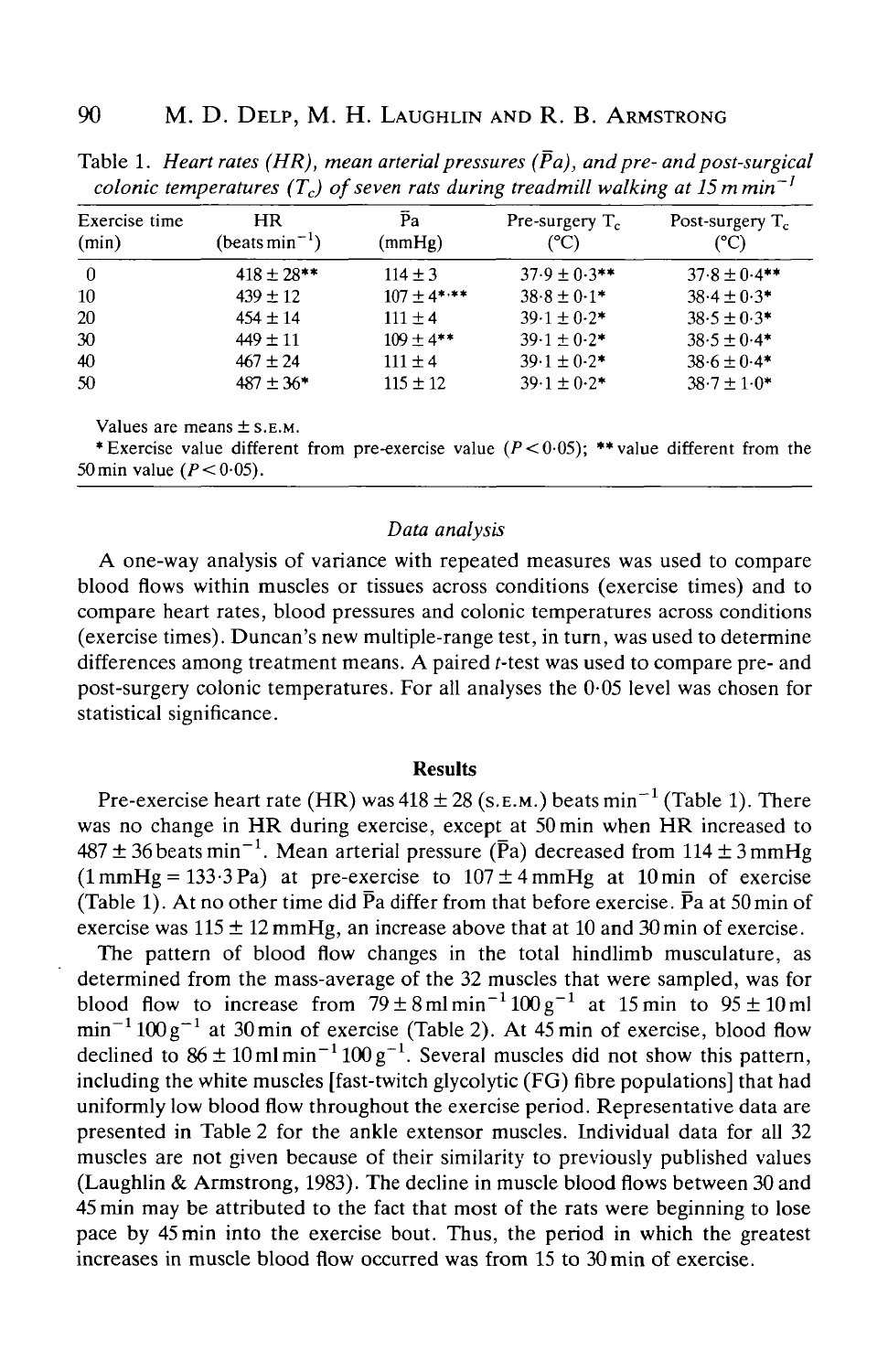### *Muscle hyperaemia and temperature* 91

| Time<br>(min)   | $\rm T_H$     | S              | P            | $G_R$          | Gм          | Gw         |
|-----------------|---------------|----------------|--------------|----------------|-------------|------------|
| PE <sub>†</sub> | $30 \pm 6$    | $111 \pm 7$    | $17 + 5$     | $60 \pm 14$    | $23 + 5$    | $12 \pm 2$ |
| 15              | $79 \pm 8$    | $238 \pm 33$   | $97 \pm 12$  | $197 \pm 15$   | $64 \pm 7$  | $10 \pm 2$ |
| 30              | $95 \pm 10^*$ | $305 \pm 37$ * | $122 \pm 15$ | $285 \pm 17$ * | $84 \pm 9*$ | $11 \pm 1$ |
| 45              | $86 \pm 10$   | $274 \pm 45$   | $107 \pm 13$ | $272 \pm 36$   | $74 + 8$    | $12 + 4$   |

Table 2. *Blood flows (mlmin~<sup>J</sup> 100g~<sup>J</sup> ) in the total hindlimb and ankle extensor muscles of seven rats during treadmill walking at 15 mmin-l*

Values are means  $\pm$  S.E.M.

Muscles are: total hindlimb  $(T_H)$ ; soleus (S); plantaris (P); and the red  $(G_R)$ , middle  $(G_M)$  and white  $(G_w)$  portions of gastrocnemius muscle (lateral and medial heads combined).

\* Value different from the 15 min value ( $P < 0.05$ ).

t Pre-exercise values are from Laughlin & Armstrong (1984).

Colonic temperature  $(T_c)$  during the pre-surgical trials was the same at all times as during the post-surgical (experimental) exercise bouts (Table 1). These data indicate that surgery for catheter implantation did not affect the animals' ability to thermoregulate in a normal manner during the prolonged exercise bout.  $T_c$  at all exercise times was higher than pre-exercise  $T_c$  and did not change during exercise (Table 1).

### **Discussion**

Muscle blood flow increased between 15 and 30 min in the hindlimb of rats performing prolonged low-intensity treadmill exercise at 15 mmin<sup>-1</sup>. Colonic temperature remained stable during this period, indicating that the progressive elevations in muscle blood flow are not related to temperature. These conclusions are based on statistical analysis of the data. The results in Table 1 demonstrate, however, that absolute mean colonic temperature did increase by  $0.1^{\circ}$ C between 10 and 30min of exercise, the period in which muscle blood flow increased. Nonetheless, comparison of colonic temperatures and muscle blood flows for individuals argues against a relationship between the two variables. For example, for rat number 2, colonic temperature between 10 and 30 min of exercise was constant at 39-3°C, while blood flow in the red portion of gastrocnemius muscle increased by 72%. It is possible that colonic temperature did not reflect local temperature changes in the active muscle, but this is doubtful in view of the length of the exercise period and the magnitude of the perfusion of the red muscles. The data indicate that changes in blood flow to the colon during exercise did not affect the colonic temperature recordings, since there was no relationship between blood flow and colonic temperature among animals over the three exercise times  $(r=-0.07)$ .

We have observed the progressive increases in muscle blood flow in laboratory rats in three separate studies (present study; Laughlin & Armstrong, 1983;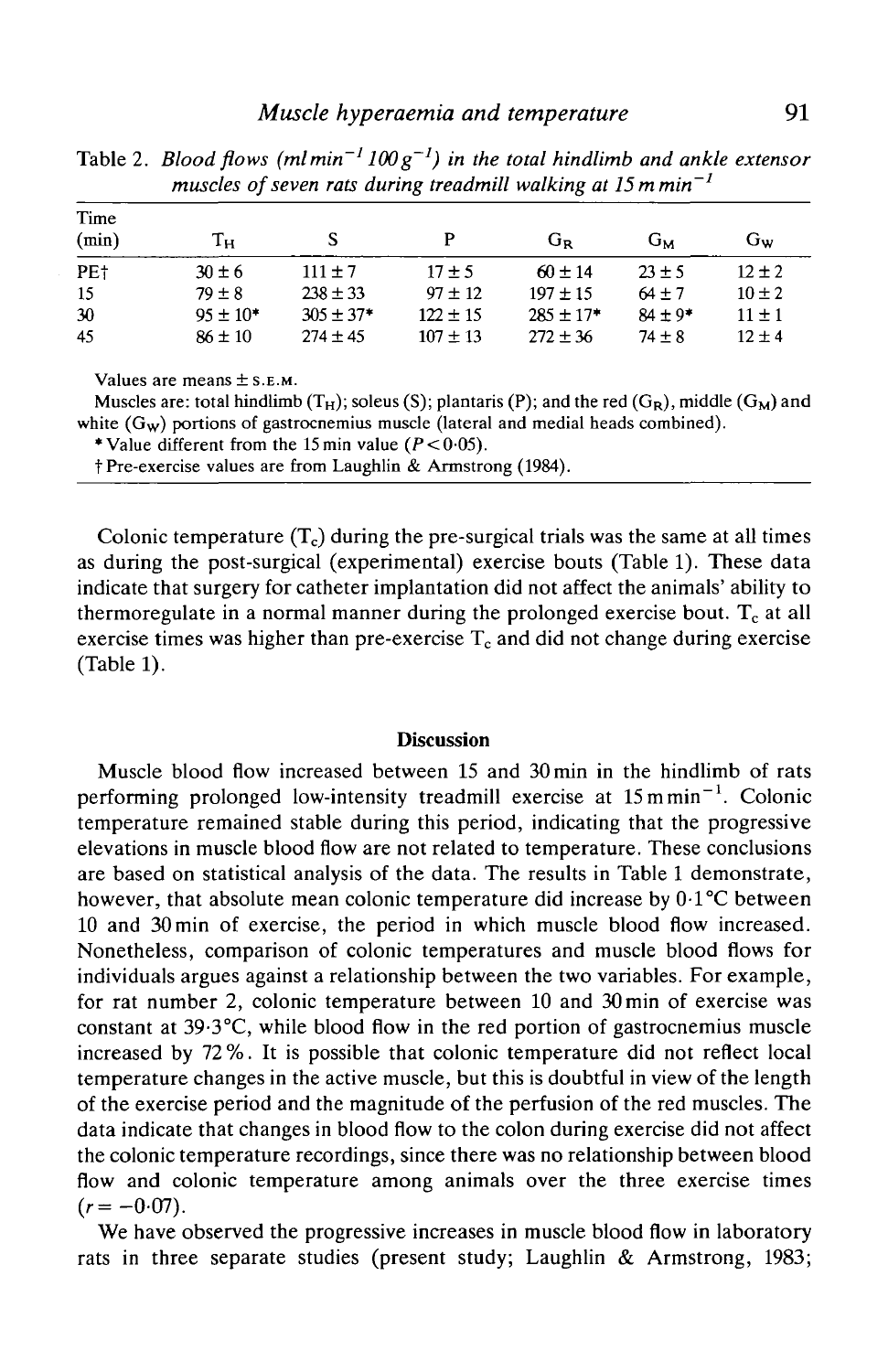## 92 M. D. Delp, M. H. Laughlin and R. B. Armstrong

Armstrong & Laughlin, 19856) and in miniature swine (Armstrong *et al.* 19876). In rats the increased flow with time has been measured both with microspheres (present study; Laughlin & Armstrong, 1983) and with electromagnetic flow probes (Armstrong  $\&$  Laughlin, 1985b). The mechanisms that underlie the increases in muscle blood flow with time during prolonged exercise in rats and pigs are not known. Several hypotheses were suggested in a previous paper (Laughlin & Armstrong, 1983): (a) the increases in blood flow are related to increases in temperature; (b) the elevations are related to alterations in fibre recruitment that occur as the initially activated motor units fatigue; (c) the increases are related to progressive diminution of sympathetic tone in the muscle vascular beds; and (d) the changes result from accumulation of a vasodilator substance in the muscles. This study was specifically designed to shed light on the first hypothesis.

In both humans (Johnson & Rowell, 1975; Rowell, 1983) and animals (McKirnan *et al.* 1986; Armstrong *et al.* 19876), core temperatures may increase with time during prolonged submaximal exercise, even when the exercise is performed in a thermoneutral environment. In miniature swine performing treadmill exercise at 70%  $\dot{V}_{\text{O}_2,\text{max}}$ , in which muscle blood flows progressively increase in a manner similar to those in rats, colonic temperature increases at a rate of approx. 0·1°C min<sup>-1</sup> (McKirnan *et al.* 1986; Armstrong *et al.* 1987b); their inability to thermoregulate appears to limit their performance time (McKirnan *et al.* 1986). The data for the pigs supported the idea that the changes in muscle flow may be related to temperature.

A continuous rise of temperature in rats performing low- to moderate-intensity steady-state treadmill exercise has not been observed by others (Gollnick & Ianuzzo, 1968). However, it seemed important to study the temperature response under the same conditions used in the blood flow studies (i.e. surgical intervention, blood withdrawal, microsphere infusions, etc.).

As noted in the previous study (Laughlin *&* Armstrong, 1983), when the rats began to falter on the treadmill the muscle blood flows decreased below the levels attained earlier in the exercise. In the present experiments, most of the animals began to lose pace between 30 and 45 min. No electrical stimulation was used to encourage the animals to exercise, or much longer performance times would undoubtedly have been observed. At  $15 \text{ m min}^{-1}$  the rats were exercising at less than 50% of  $\dot{V}_{\text{O}_2,\text{max}}$  (Armstrong *et al.* 1983).

The data also provide information concerning the third hypothesis proposed by Laughlin & Armstrong (1983), that changes in sympathetic tone with time explain the progressive hyperaemia. In white muscles (e.g.  $G_w$  in Table 2) and other tissues (e.g. diaphragm, gracilis muscle, colon, inguinal fat in Table 3) there were no changes in blood flow or calculated resistance between 15 and 30 min of exercise. Presumably an attenuation of general sympathetic vasoconstrictor tone in the muscle vascular beds would have resulted in decreased resistance in the inactive white muscles and other tissues. Thus, although this hypothesis (i.e. that decreased sympathetic vasoconstriction underlies the elevations in muscle blood flow) was not tested directly in the muscles that demonstrate the progressive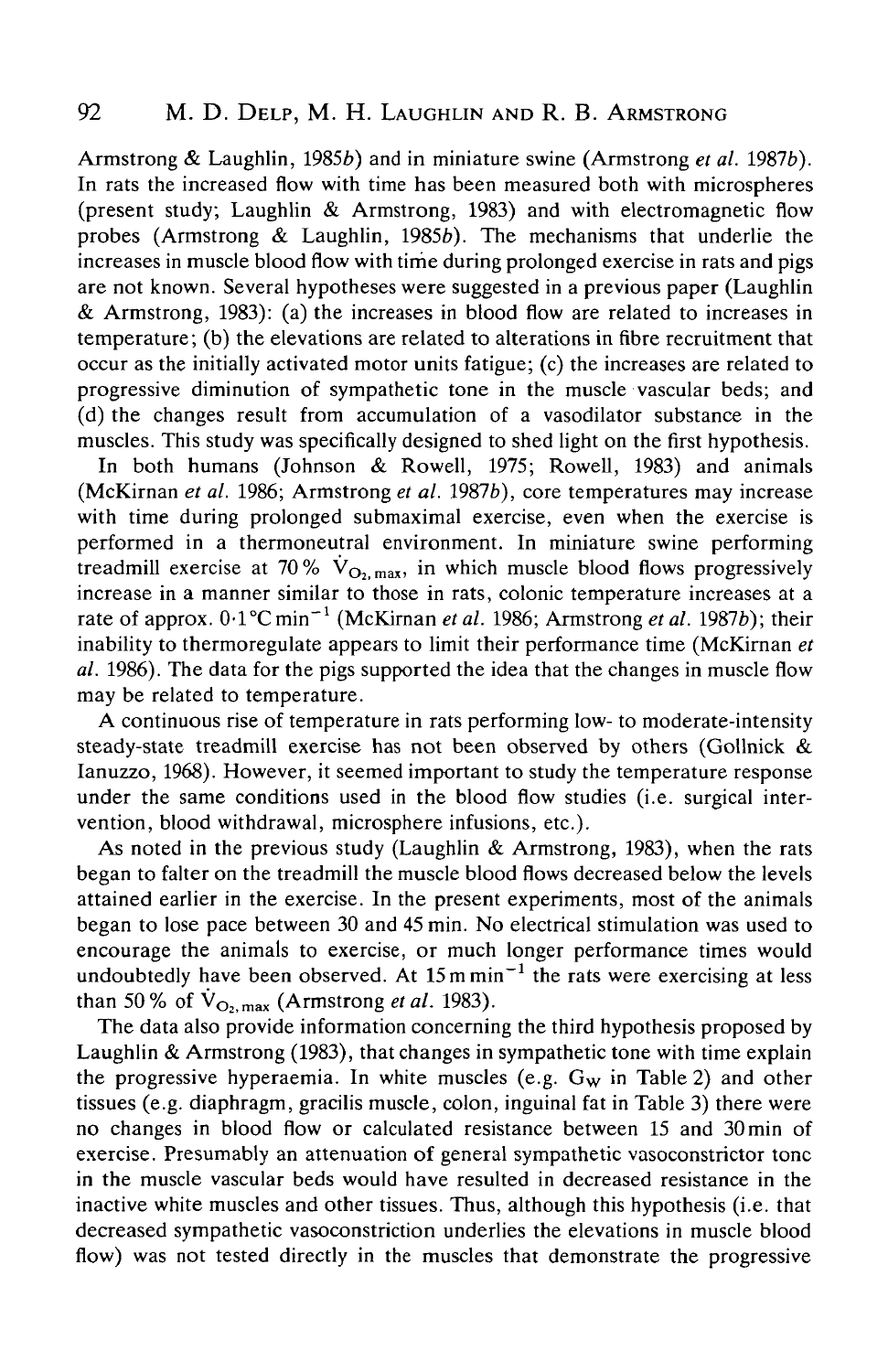| 1                                                                                                                                            | l                                                                                                     |                  | t      |
|----------------------------------------------------------------------------------------------------------------------------------------------|-------------------------------------------------------------------------------------------------------|------------------|--------|
| ļ<br>$\ddot{\phantom{0}}$<br>i<br>Samuan<br>ł<br>$\overline{\phantom{a}}$<br>ś<br>Ĺ<br>$\mathbf{I}$<br>l<br>ľ<br>$\mathbf c$<br>$\mathbf{r}$ | $\ddot{\phantom{0}}$<br>،<br>ا<br>i<br>.<br>.<br>.<br>:<br>;<br>;<br><br>;<br>;<br>١<br>$\frac{1}{2}$ | ١<br>ļ<br>Í<br>l | I<br>ı |

| cle hyperaemia and tempera |                  |                |               |                              |                                           |              |  |                                                                                                                                       |                                                                                      |                                                                               |
|----------------------------|------------------|----------------|---------------|------------------------------|-------------------------------------------|--------------|--|---------------------------------------------------------------------------------------------------------------------------------------|--------------------------------------------------------------------------------------|-------------------------------------------------------------------------------|
|                            |                  | ≃              |               |                              | 2.98<br>2.98                              |              |  |                                                                                                                                       |                                                                                      |                                                                               |
| $15$ m min <sup>-1</sup>   | Inguinal far     | ВF             | $18 \pm 3$    | $53 \pm 4$                   | $52 \pm 7$                                | 34 土 4*,**   |  |                                                                                                                                       |                                                                                      |                                                                               |
|                            |                  | ≃              |               |                              | 15<br>15<br>0.19<br>0.19                  |              |  | The estimated resistances in the tissues were calculated from the mean blood flows and average mean arterial pressures; values are in |                                                                                      |                                                                               |
|                            | Kidney           | BF             |               | $718 \pm 54$<br>$726 \pm 85$ | $760 \pm 131$                             | $579 \pm 85$ |  |                                                                                                                                       |                                                                                      |                                                                               |
|                            |                  | $\approx$      |               |                              | 538<br>0.32<br>0.92                       |              |  |                                                                                                                                       |                                                                                      |                                                                               |
|                            | Duodenum         | B <sub>F</sub> | $240 \pm 31$  | $390 \pm 66$                 | $436 \pm 91$                              | $351 \pm 78$ |  |                                                                                                                                       |                                                                                      |                                                                               |
|                            |                  | ≃              |               |                              | $0.39$<br>$1.11$                          |              |  |                                                                                                                                       |                                                                                      |                                                                               |
|                            | Colon            | ΒF             | $110 \pm 16$  | $135 \pm 20$<br>$122 \pm 26$ |                                           | $100 \pm 16$ |  | $(mmHg\,ml^{-1}\,min^{-1}100\,g^{-1}).$                                                                                               |                                                                                      | value ( $P < 0.05$ ); **value different from the 30 min value ( $P < 0.05$ ). |
|                            |                  | ≃              |               |                              | 4 <del>1</del><br>4 <del>1</del> 원<br>7 원 |              |  |                                                                                                                                       |                                                                                      |                                                                               |
|                            | Gracilis         |                | $\frac{5}{1}$ | ي<br>H<br>26                 | $+$                                       | $±3*$        |  |                                                                                                                                       |                                                                                      |                                                                               |
|                            | <b>Diaphragm</b> |                |               | <u>୍ର</u>                    | $-54$                                     | 1.56         |  |                                                                                                                                       |                                                                                      |                                                                               |
|                            |                  | BF             | $89 \pm 16$   | $89 \pm 19$                  | $71 \pm 9$                                | $71 \pm 15$  |  | peripheral resistance units per 100 g                                                                                                 | Blood flow values are means $\pm$ s.E.M. in ml min <sup>-1</sup> 100 g <sup>-1</sup> | * Value different from the 15 min                                             |
|                            |                  | $(\min)$       | PË            |                              | इ                                         |              |  |                                                                                                                                       |                                                                                      |                                                                               |

-1 Prc-cxcrcisc (PE) valucs are from Armstrong & Laughlin (1984). **g** Value different from the 15 min value ( $P < 0.05$ ); \*\*value different from the 30 min value ( $P < 0.05$ ).

† Pre-exercise (PE) values are from Armstrong & Laughlin (1984).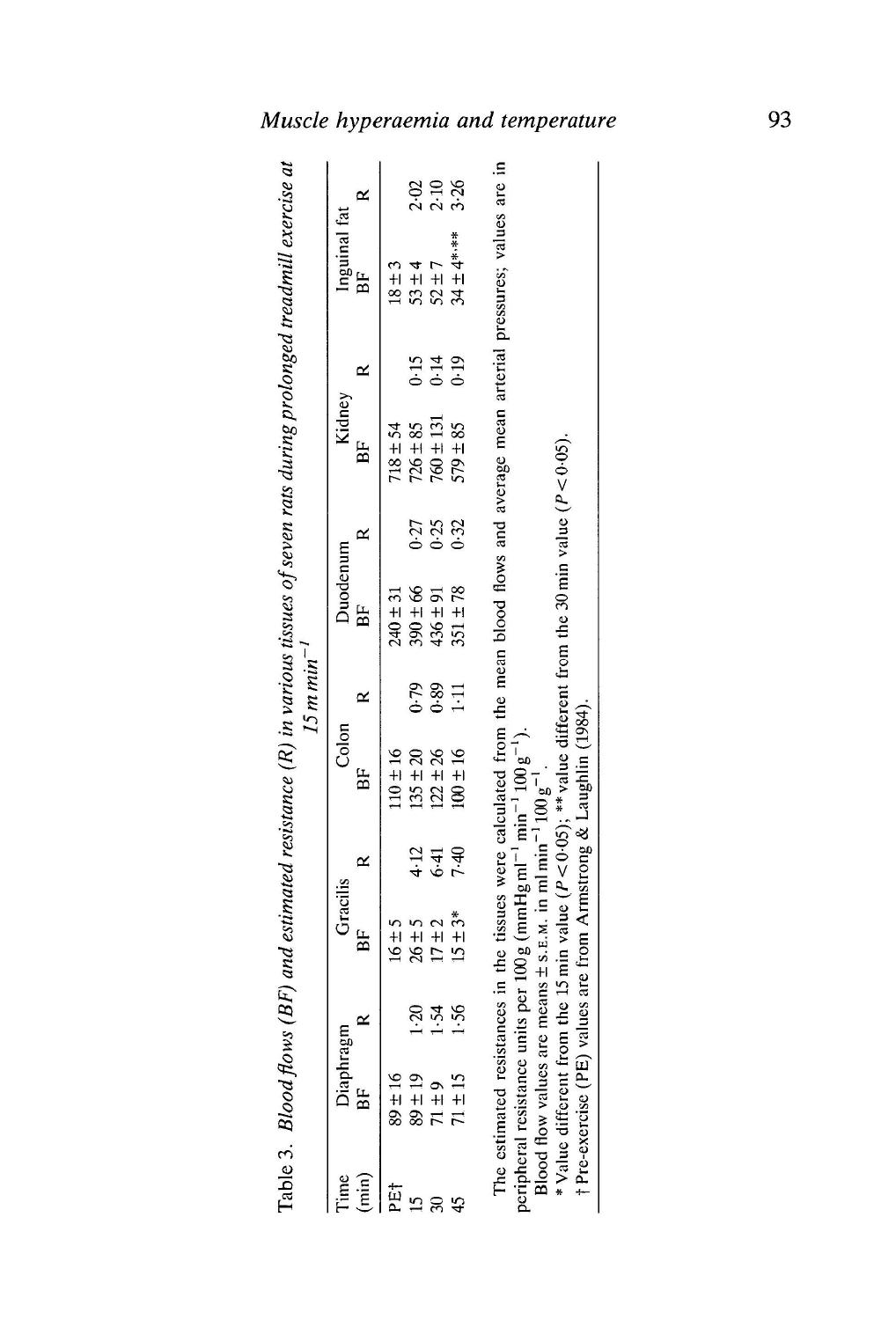hyperaemia, these observations indicate that change in general sympathetic tone was not the causative factor.

In conclusion, this experiment was designed to shed light on the relationship between colonic temperature and the progressive rise in muscle blood flow that occurs with time during prolonged submaximal treadmill exercise in rats. The data indicate that the increases in flow are not related to a rise in core temperature. Also, the findings provide indirect evidence that the blood flow changes do not result from a gradual decrease in general sympathetic tone. The mechanism responsible for the progressive elevation in muscle blood flow with time during submaximal locomotory exercise in rats remains unknown.

We thank Phillip Delp, Deborah Jerrod and Ken Rouk for their technical help and Pamela Clark for her help in manuscript preparation. Supported by NIH grant no. AM37098. MHL is the recipient of NIH Research Career Development Award no. HL-01774.

#### **References**

- ARMSTRONG, R. B., DELP, M. D., GOLJAN, E. F. & LAUGHLIN, M. H. (1987a). Distribution of blood flow in muscles of miniature swine during exercise. J. appl. Physiol. 62, 1285–1298.
- ARMSTRONG, R. B., DELP, M. D., GOLJAN, E. F. & LAUGHLIN, M. H. (1987b). Progressive elevations in muscle blood flow during prolonged exercise in swine. *J. appl. Physiol.* 63, 285-291.<br>ARMSTRONG, R. B. & LAUGHLIN, M. H. (1984). Exercise blood flow patterns within and among rat muscles after training. Am.
- 
- ARMSTRONG, R. B. & LAUGHLIN, M. H. (1985a). Rat muscle blood flows during high-speed locomotion. *J. appl. Physiol.* 59, 1322-1328.
- ARMSTRONG, R. B. & LAUGHLIN, M. H. (1985*b*). Metabolic indicators of fibre recruitment in mammalian muscles during locomotion. *J. exp. Biol.* 115, 201–213.
- ARMSTRONG, R. B., LAUGHLIN, M. H., ROME, L. & TAYLOR, C. R. (1983). Metabolism of rats running up and down an incline. *J. appl. Physiol.* **55,** R518-R521.
- EDWARDS, R. H. T., HARRIS, R. C, HULTMAN, E., KAUSER, L., KOH, D. & NORDESJO, L.-O. (1972). Effects of temperature on muscle energy metabolism and endurance during successive isometric contractions, sustained to fatigue, of the quadriceps muscle in man. *J. Physiol.,*
- FRIEDMAN, S. M., NAKASHIMA, M., PALATY, V. & WALTERS, B. K. (1973). Vascular resistance and  $\text{Na}^{\text{+}}\text{-K}^{\text{+}}$
- GOLLNICK, P. D. & IANUZZO, C. D. (1968). Colonic temperature response of rats during exercise. *J. appl. Physiol.* 24, 747–750.
- Johnson, J. M. & Rowell, L. B. (1975). Forearm skin and muscle vascular response to prolonged leg exercise in man. *J. appl. Physiol.* **39**, 920–924.
- JONES, A. W. & KARREMAN, G. (1969). Ion exchange properties of canine carotid artery.<br>*Biophys. J.* 9, 884-909.
- **KNIGHT, A. & MCGREGOR, D. D. (1974). Development of vascular reactivity in chickens:** response of mesenteric and hindlimb blood vessels to norepinephrine and acetylcholine.
- *Blood Vessels* 11, 212-228.<br>LAUGHLIN, M. H. & ARMSTRONG, R. B. (1983). Rat muscle blood flows as a function of time<br>during prolonged slow treadmill exercise. Am. J. Physiol. 244, H814-H824.
- LAUGHLIN, M. H., ARMSTRONG, R. B., WHITE, J. & ROUK, K. (1982). A method for using
- microspheres to measure muscle blood flow in exercising rats. J. appl. Physiol. 52, 1629–1635.<br>LINDMAN, R. & LÖFFELHOLZ, K. (1972). Differential effects of hypothermia on neuronal efflux,<br>release and uptake of noradrenalin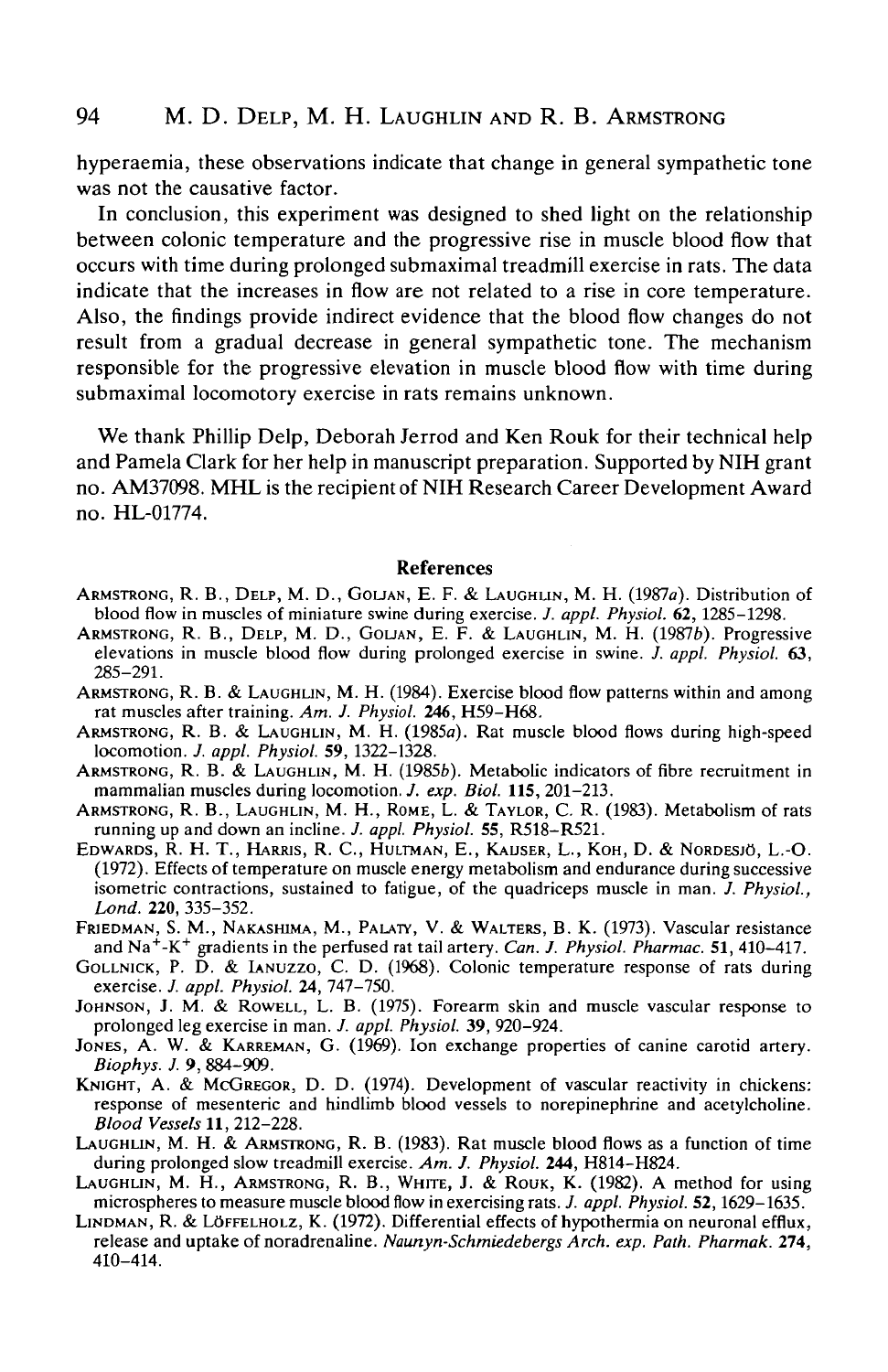- McKIRNAN, M. D., GRAY, C. G., GIAMELA, R. J., GUONS, M. J. & BLOOR, C. M. (1986). Skin wetting (SW) reduces core temperature (T) in exercising swine. *Physiologist* 29, 115.
- PEIPER, U., GRIEBEL, L. & WENDE, W. (1971). Unterschiedliche Tempuraturabhängigkeit der Gefässmuskelkontraktion nach Aktivierung durch Kalium-Depolarisation bzw.<br>Noradrenalin *Pflügers Arch ges. Physiol.* 324, 67–78.
- Rogers, L. A., ATKINSON, R. A. & LONG, J. P. (1965). Responses of isolated perfused arteries to catecholamines and nerve stimulation. Am. J. Physiol. 209, 376–382.
- ROME, L. C. & KUSHMERICK, M. J. (1983). Energetics of isometric contractions as a function of muscle temperature. *Am. J. Physiol.* **244,** C100-C109. ROWELL, L. B. (1983). Cardiovascular adjustments to thermal stress. In *Handbook of*
- *Physiology, The Cardiovascular System,* II, section 2, vol. 3, chapter 27 (ed. J. T. Shepherd & F. M. Abboud), pp. 967-1023. Bethesda, MD: Am. Physiol. Soc. SOMLYO, A. P., DEVINE, C. E., SOMLYO, A. V. & NORTH, S. R. (1971). Sarcoplasmic reticulum
- and the temperature-dependent contraction of smooth muscle in calcium-free solutions. /. *Cell Biol. 51,722-741.*
- VANHOUTTE, P. M. (1980). Physical factors of regulation. In *Handbook of Physiology, The Cardiovascular System,* section 2, vol. II, chapter 16 (ed. D. F. Bohr, A. P. Somlyo & H. V. Sparks), pp. 443-474. Bethesda, MD: Am. Physiol. Soc.